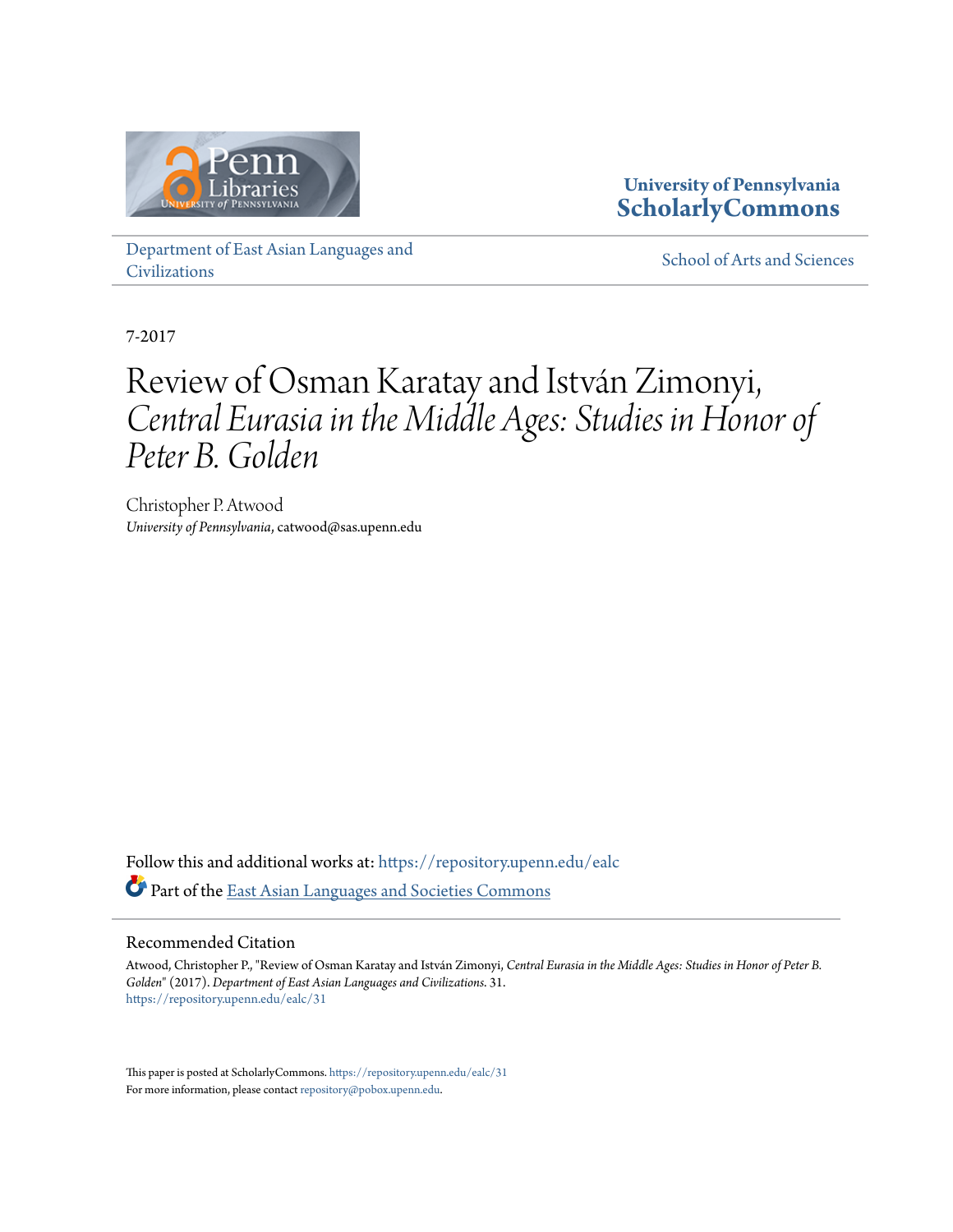# Review of Osman Karatay and István Zimonyi, *Central Eurasia in the Middle Ages: Studies in Honor of Peter B. Golden*

## **Disciplines**

Arts and Humanities | East Asian Languages and Societies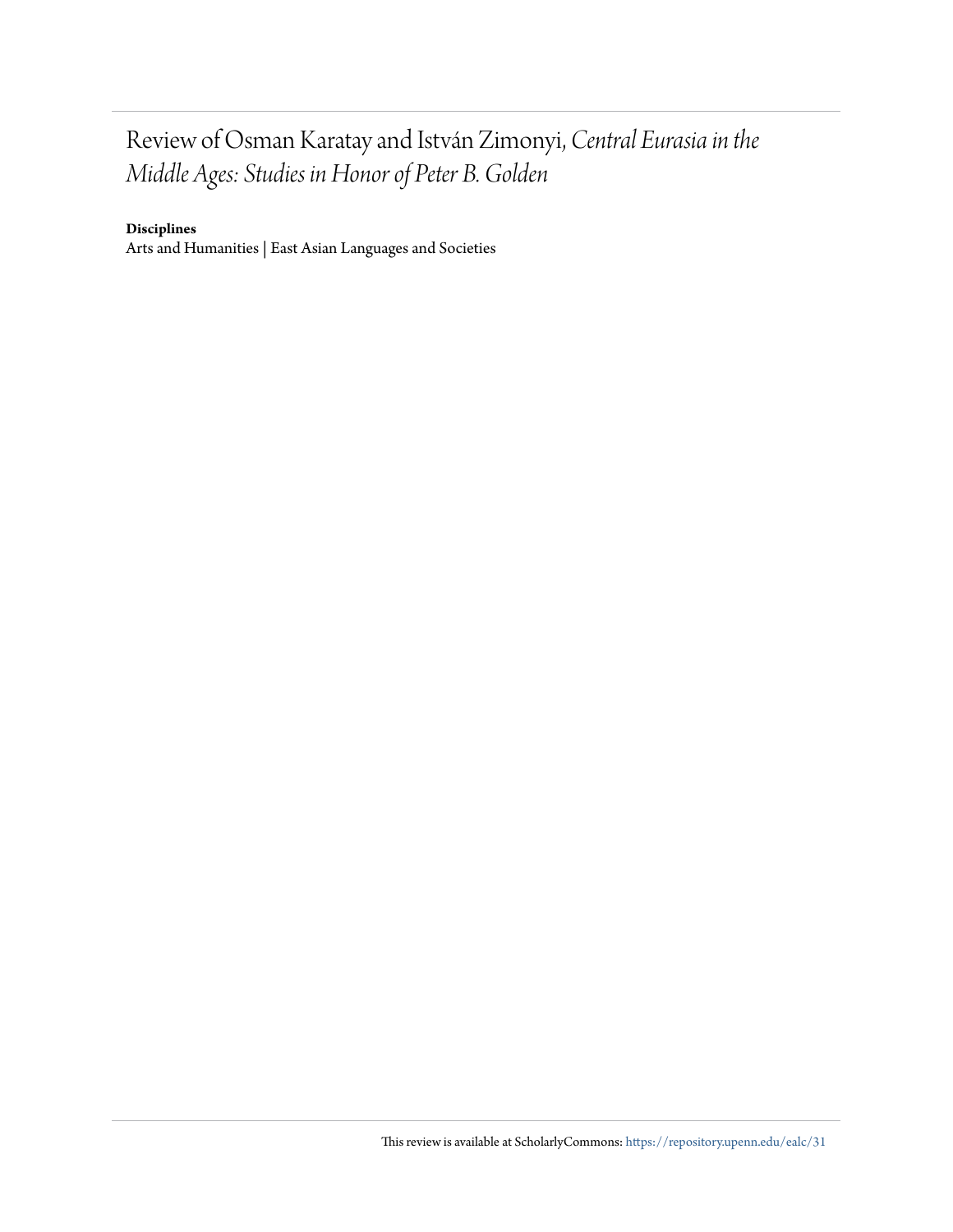#### Reviews 845

Osman Karatay and István Zimonyi, eds., Central Eurasia in the Middle Ages: Studies in Honor of Peter B. Golden. (Turcologia 104.) Wiesbaden: Harrassowitz, 2016. Pp. xx, 445; 7 black-and-white figures, 2 diagrams, and 12 tables. €68. ISBN: 978-3-447-10534-7. doi:10.1086/692263

Festschrifts offer a view on to the contemporary state of a field as seen in the influence of a particular scholar. In this case the scholar is Prof. Peter Golden of Rutgers, well recognized as both the foremost specialist in Khazar studies today and one of the great Turcologists of his generation. Perhaps his best-known work is his Introduction to the History of the Turkic Peoples (1992), the most convenient access point to the study of the diverse Central Eurasian Turkic peoples from their emergence in late antiquity through the post-Mongol period.

The history of the Turkic peoples of Central Eurasia is one of the major avenues of research connecting European history with that of Eurasia. Like the peoples of the betterknown Muslim Middle East, the Turkic peoples of Central Eurasia shaped European history both as conduits between them and other worlds (China, India, Southeast Asia) further east and as institutional innovators in their own right. But unlike the Middle East, where Qur'anic prestige established a continuous tradition of Arabic-script literacy, the Central Eurasian Turkic tradition of writing was repeatedly broken by discontinuities of script. Each rupture resulted in the massive loss of texts and associated cultural memory. As a result, Turkic studies is still preoccupied with using an often fragmentary source base to elucidate basic philological and historical questions.

The volume consists of thirty-two papers, all in English except for four in Russian (by Tatiana Kalinina, Nurken Kuzembaev, Valerii Stoianov, and the late Sergei Kliashtornyi). There is a short preface on Prof. Golden's career by the editors and a full bibliography of his works (xi–xx).

Four papers address the history of the Khazars. Farda Asadov and Tatiana Kalinina tackle primarily geographic questions using mostly Arab sources, while Dan Shapira returns to the Judeo-Khazar documents to illuminate the Khazar seizure of Ardabil in 731. Vladimir Petrukhin attempts to illuminate the Jewish conversion of the Khazars by comparison with the more or less contemporary Manichaean conversion of the Uyghurs.

Five authors add to our knowledge of the closely related Turkic peoples of the Pontic and Caspian steppe. Thomas Allsen looks at alcohol use among the Qipchaqs. Roman Kovalev makes a convincing numismatic case that Volga Bulgar issues in 849/50 and Rus' c. 950 issues mark their emancipation from dependence on the Khazar state. Tsvetelin Stepanov examines the succession system of the Volga Bulgar state, while Nurken Kuzembaev and Valerii Stoianov add to our understanding of the ethnonyms of the Qipchaqs and their component parts.

Three papers address the Türk empire of c. 550–750 and its titles and component peoples. Chris Beckwith proposes a new etymology of the Türk imperial clan's name usually read as "Ashina," seeing it as an ultimately Indic title meaning "the noble ones." Mark Dickens points out how John of Ephesus adds much useful information to Menander's more widely read account of the first Byzantine embassy to the Türk court, and Sergei Kliashtornyi discusses the history of the Bölük as a component of the Oghuz in the Türk empire.

Several papers address the influence of Central Eurasian peoples beyond the steppe in the medieval Balkans, Near and Middle East, and Russia. Florin Curta shows how the East Roman Empire forged a new way of war in conflict with the Avars and the Slavs, while Mohamed Meouak traces the career paths of the *abna*' in Ummayyad Spain as another form of privileged servitude, analogous to the *ghulams* studied by Prof. Golden. Augusti Alemany documents that the "King of the Alans" was a recognized title of Sassanid princes assigned to the Caucasus area, Edmund Bosworth follows Morison's travels in the sixteenth century Near East, and Arsenio Martinez offers examples of Mongolian-origin words in

Speculum 92/3 (July 2017)